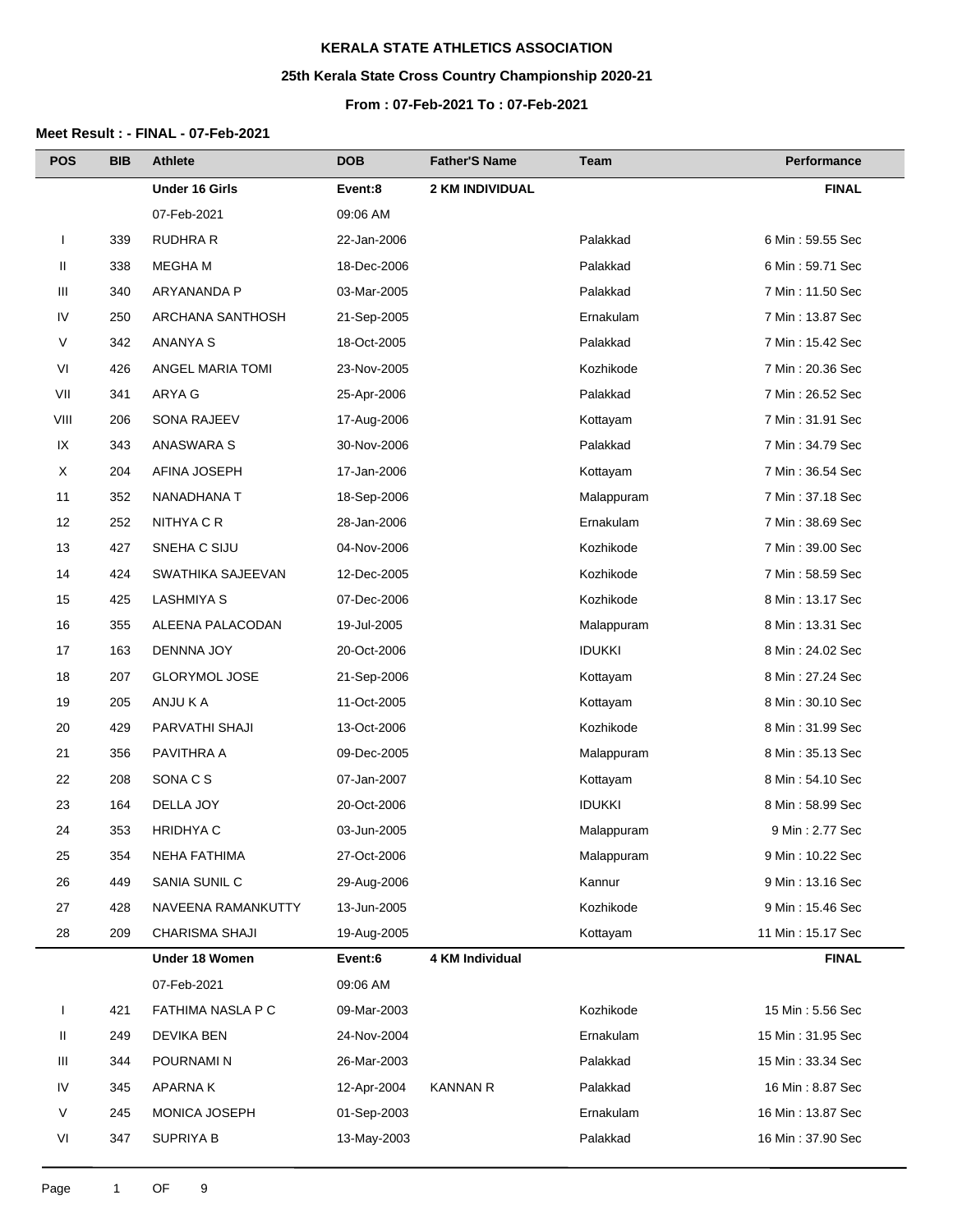# **25th Kerala State Cross Country Championship 2020-21**

#### **From : 07-Feb-2021 To : 07-Feb-2021**

| <b>POS</b>   | <b>BIB</b> | <b>Athlete</b>     | <b>DOB</b>  | <b>Father'S Name</b>   | Team          | Performance        |
|--------------|------------|--------------------|-------------|------------------------|---------------|--------------------|
| VII          | 448        | <b>ASHRAYA</b>     | 11-Sep-2003 |                        | Kannur        | 16 Min: 42.49 Sec  |
| VIII         | 346        | AKSHAYA ARAVIND    | 26-Jun-2004 | ARAVIND                | Palakkad      | 16 Min: 43.95 Sec  |
| IX           | 447        | AKSHAYA K P        | 11-Sep-2003 |                        | Kannur        | 16 Min: 51.35 Sec  |
| X            | 349        | ATHIRA K R         | 18-Apr-2003 |                        | Palakkad      | 17 Min: 22.86 Sec  |
| 11           | 423        | ANASWARA GANESHAN  | 31-May-2003 |                        | Kozhikode     | 17 Min: 25.12 Sec  |
| 12           | 348        | <b>SREENAN</b>     | 17-Feb-2005 |                        | Palakkad      | 17 Min: 28.40 Sec  |
| 13           | 422        | AMEYA CHANRAN      | 01-Jul-2003 |                        | Kozhikode     | 17 Min: 31.80 Sec  |
| 14           | 248        | ATHIRAMOL DASAPPAN | 18-Dec-2003 |                        | Ernakulam     | 17 Min: 38.02 Sec  |
| 15           | 247        | SHIBILA P          | 24-Jul-2004 |                        | Ernakulam     | 18 Min: 26.30 Sec  |
| 16           | 358        | SOUMYA T           | 09-Apr-2004 |                        | Malappuram    | 18 Min: 32.89 Sec  |
| 17           | 111        | HIMA SSNAIR        | 22-Jul-2003 |                        | <b>KOLLAM</b> | 19 Min: 10.03 Sec  |
| 18           | 360        | <b>MANNYA C</b>    | 02-Jan-2004 |                        | Malappuram    | 20 Min: 14.82 Sec  |
|              |            | Women              | Event:2     | 10 KM Individual       |               | <b>FINAL</b>       |
|              |            | 07-Feb-2021        | 07:46 AM    |                        |               |                    |
| $\mathbf{I}$ | 288        | P S SURYA          | 19-Jan-2001 | SUDHAKARAN P D         | Thrissur      | 37 Min: 8.84 Sec   |
| Ш            | 294        | REEBA ANNA GEORGE  | 08-Jul-1996 | <b>GEORGE VARGHESE</b> | Palakkad      | 37 Min: 18.39 Sec  |
| Ш            | 198        | ANGEL JAMES        | 14-Mar-1996 | JAMES P C              | Kottayam      | 37 Min: 29.27 Sec  |
| IV           | 413        | ATHIRA K R         | 27-Sep-1999 | <b>RAVI A K</b>        | Kozhikode     | 37 Min: 55.55 Sec  |
| V            | 295        | NIBIYA JOSEPH      | 23-Jun-1999 | <b>JOSEPH</b>          | Palakkad      | 38 Min: 27.12 Sec  |
| VI           | 195        | SARANYA K          | 27-May-1997 | <b>KUNCHAN K</b>       | Kottayam      | 38 Min: 34.19 Sec  |
| VII          | 193        | ANUMOL THAMPI      | 19-Aug-1999 | <b>THAMBI</b>          | Kottayam      | 39 Min: 46.36 Sec  |
| VIII         | 194        | ANJU MURUKAN       | 04-Mar-1999 | <b>MURUKAN</b>         | Kottayam      | 41 Min: 12.09 Sec  |
| IX           | 293        | AISWARYA K         | 29-Feb-2000 |                        | Thrissur      | 42 Min: 2.99 Sec   |
| X            | 235        | SWETHA.K           | 24-Jul-1998 | <b>SURESHAN</b>        | Ernakulam     | 42 Min: 22.85 Sec  |
| 11           | 296        | <b>GAYATHIRI G</b> | 26-Sep-2000 |                        | Palakkad      | 43 Min: 8.61 Sec   |
| 12           | 197        | <b>LINCY</b>       | 02-Jun-1998 | JOSE M                 | Kottayam      | 43 Min: 58.47 Sec  |
| 13           | 297        | SREELAKSHMI V      | 05-Jan-2001 |                        | Palakkad      | 44 Min: 30.77 Sec  |
| 14           | 196        | ANJALY SHABU       | 17-Sep-1999 |                        | Kottayam      | 44 Min: 46.12 Sec  |
| 15           | 289        | SHEJINA ASHOK      | 16-May-2000 | ASHOKAN A P            | Thrissur      | 45 Min: 31.27 Sec  |
| 16           | 298        | <b>HARITHA K</b>   | 30-Oct-1997 | KUMARAN                | Palakkad      | 45 Min: 31.66 Sec  |
| 17           | 110        | SAFEEDA M P        | 05-Oct-1994 | SHAMSUDEEN MP          | TRIVANDRUM    | 45 Min : 43.69 Sec |
| 18           | 239        | ASWATHY BINU       | 12-Jan-2001 | <b>BINU</b>            | Ernakulam     | 46 Min: 19.72 Sec  |
| 19           | 240        | RIYA MOL JOY       | 05-Mar-2000 | <b>YUJOY</b>           | Ernakulam     | 46 Min: 19.92 Sec  |
| 20           | 236        | ANITTA THOMAS      | 29-Aug-2000 | <b>BIJU THOMAS</b>     | Ernakulam     | 46 Min: 28.73 Sec  |
| 21           | 299        | ASWINI.A           | 10-Aug-2001 | ANANDAN                | Palakkad      | 48 Min: 16.20 Sec  |
| 22           | 290        | DIVYAMOL KUMAR     | 26-Oct-2000 |                        | Thrissur      | 49 Min: 38.02 Sec  |
| 23           | 237        | ATHIRA SREEDHARAN  | 28-Sep-2000 | SREEDHARAN             | Ernakulam     | 49 Min: 41.27 Sec  |
| 24           | 291        | SHARANYA M S       | 22-Nov-2000 |                        | Thrissur      | 50 Min: 7.66 Sec   |
|              |            |                    |             |                        |               |                    |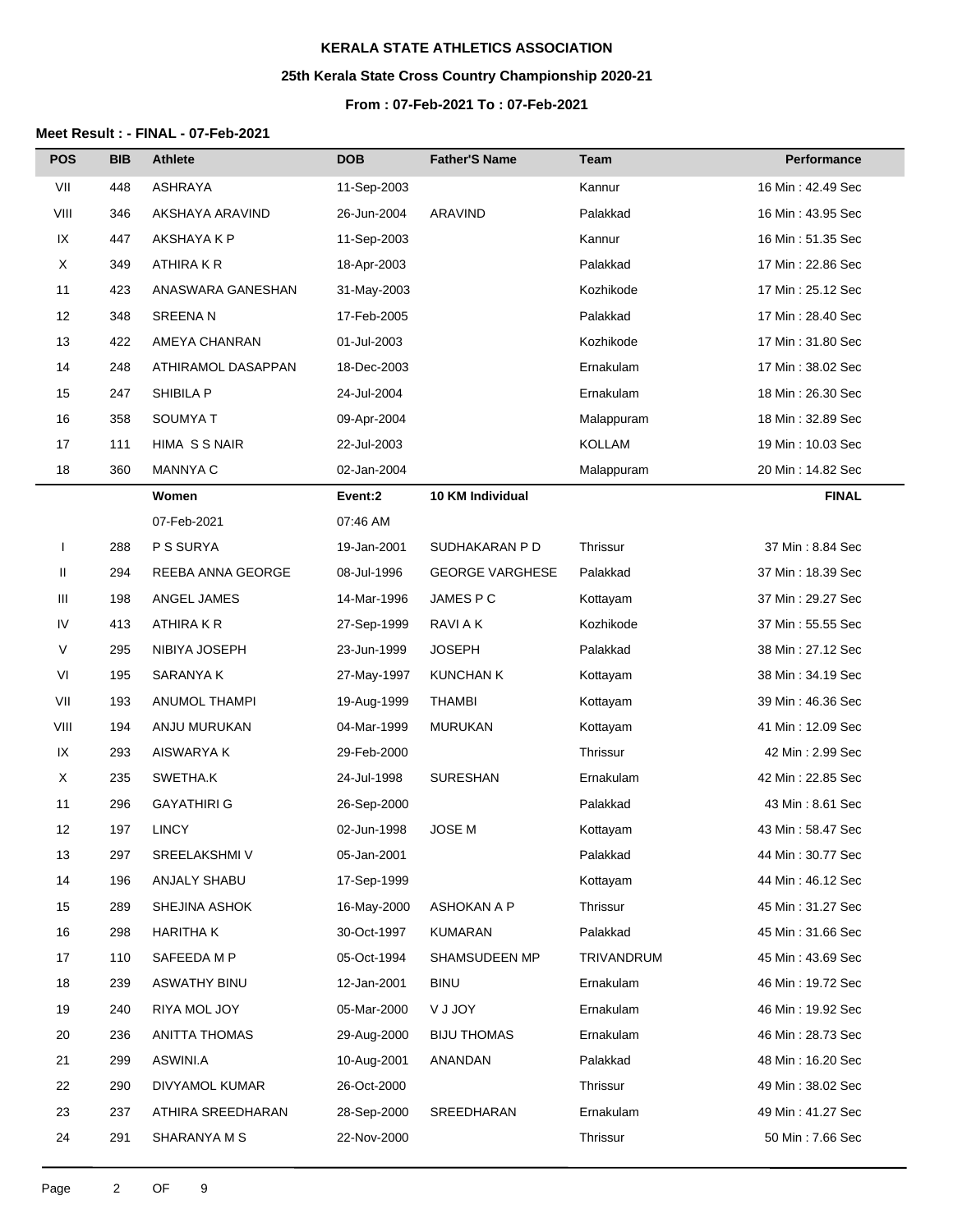# **25th Kerala State Cross Country Championship 2020-21**

## **From : 07-Feb-2021 To : 07-Feb-2021**

| <b>POS</b>   | <b>BIB</b> | <b>Athlete</b>                      | <b>DOB</b>  | <b>Father'S Name</b> | <b>Team</b>   | Performance      |
|--------------|------------|-------------------------------------|-------------|----------------------|---------------|------------------|
| 25           | 292        | THERASIA JOSEPH                     | 19-May-2000 |                      | Thrissur      | 56 Min: 5.16 Sec |
|              |            | <b>Under 16 Boys</b>                | Event:7     | 2 KM INDIVIDUAL      |               | <b>FINAL</b>     |
|              |            | 07-Feb-2021                         | 09:06 AM    |                      |               |                  |
| $\mathbf{I}$ | 301        | SANDEEP M                           | 26-Jul-2005 |                      | Palakkad      | 5 Min: 54.71 Sec |
| Ш            | 189        | <b>ABIN BONEY</b>                   | 16-Mar-2005 |                      | Kottayam      | 5 Min: 55.79 Sec |
| Ш            | 300        | SREERAG PR                          | 17-Aug-2005 |                      | Palakkad      | 5 Min: 58.74 Sec |
| IV           | 366        | MUHAMMED MASHHOOD M                 | 27-Jun-2005 |                      | Malappuram    | 6 Min: 4.15 Sec  |
| $\vee$       | 303        | <b>BIJOY J</b>                      | 23-Mar-2006 |                      | Palakkad      | 6 Min: 4.99 Sec  |
| VI           | 277        | ABHISHEK C J                        | 26-Nov-2005 |                      | Thrissur      | 6 Min: 6.33 Sec  |
| VII          | 302        | ARUN KUMAR A                        | 04-Jun-2005 |                      | Palakkad      | 6 Min: 7.33 Sec  |
| VIII         | 408        | <b>NAVEEN BIJU</b>                  | 29-May-2005 |                      | Kozhikode     | 6 Min: 9.46 Sec  |
| IX           | 407        | AJAY GEORGE                         | 14-Jun-2005 |                      | Kozhikode     | 6 Min: 14.48 Sec |
| X            | 367        | AJUL E                              | 02-Mar-2006 |                      | Malappuram    | 6 Min: 15.32 Sec |
| 11           | 191        | <b>VISHNU AJI</b>                   | 17-May-2005 |                      | Kottayam      | 6 Min: 26.48 Sec |
| 12           | 411        | MUHAMMED IRSHAD                     | 21-Mar-2006 |                      | Kozhikode     | 6 Min: 28.43 Sec |
| 13           | 305        | ARUN R                              | 21-Jul-2005 |                      | Palakkad      | 6 Min: 29.36 Sec |
| 14           | 409        | <b>ASWIN BINU</b>                   | 20-Aug-2006 |                      | Kozhikode     | 6 Min: 31.06 Sec |
| 15           | 304        | <b>VISWAN N K</b>                   | 02-Apr-2005 |                      | Palakkad      | 6 Min: 31.28 Sec |
| 16           | 443        | <b>VIGHNEY A</b>                    | 02-Dec-2006 |                      | Kannur        | 6 Min: 42.06 Sec |
| 17           | 444        | <b>ABHINAV O</b>                    | 19-Oct-2005 |                      | Kannur        | 6 Min: 42.49 Sec |
| 18           | 233        | JALAN JAYAN                         | 22-May-2005 |                      | Ernakulam     | 6 Min: 45.53 Sec |
| 19           | 145        | <b>ALBIN SHINTO</b>                 | 18-May-2005 |                      | <b>IDUKKI</b> | 6 Min: 46.00 Sec |
| 20           | 190        | <b>ABIN BABY</b>                    | 18-Mar-2005 | <b>BABY MK</b>       | Kottayam      | 6 Min: 47.22 Sec |
| 21           | 278        | AKHIL K BINEESH                     | 06-Aug-2005 |                      | Thrissur      | 6 Min: 51.72 Sec |
| 22           | 192        | ELDHOSE P SHIBU                     | 20-Mar-2005 |                      | Kottayam      | 6 Min: 52.16 Sec |
| 23           | 410        | <b>GOKUL A</b>                      | 22-Jun-2006 |                      | Kozhikode     | 6 Min: 54.78 Sec |
| 24           | 231        | <b>ARJUN PRADEEP</b>                | 22-Jun-2005 |                      | Ernakulam     | 6 Min: 58.97 Sec |
| 25           | 232        | ALAN JOHNSON                        | 09-Jun-2005 |                      | Ernakulam     | 7 Min: 0.48 Sec  |
| 26           | 144        | HARISANKAR LOVEJAN                  | 16-May-2005 |                      | <b>IDUKKI</b> | 7 Min: 12.38 Sec |
| 27           | 368        | <b>FARIS KABEER</b>                 | 28-Apr-2005 |                      | Malappuram    | 7 Min: 14.31 Sec |
| 28           | 141        | <b>JAICK DANI TOM</b>               | 04-Mar-2006 |                      | <b>IDUKKI</b> | 7 Min: 16.47 Sec |
| 29           | 370        | <b>SIDHARTH</b>                     | 23-May-2006 |                      | Malappuram    | 7 Min: 23.02 Sec |
| 30           | 450        | <b>MANJUNATH K</b>                  | 28-Jan-2007 |                      | Kasargod      | 7 Min: 28.08 Sec |
| 31           | 412        | AKHIL V R                           | 24-Jun-2006 |                      | Kozhikode     | 7 Min: 38.33 Sec |
| 32           | 451        | HARINATH E K                        | 06-Apr-2005 |                      | Kasargod      | 7 Min: 39.89 Sec |
| 33           | 142        | NANDA KISHORE PAVITHRAN 17-Nov-2005 |             |                      | <b>IDUKKI</b> | 7 Min: 49.18 Sec |
| 34           | 143        | AJITH K M                           | 06-Mar-2006 |                      | <b>IDUKKI</b> | 7 Min: 50.83 Sec |
| 35           | 452        | JOEL ROY                            | 03-Dec-2005 |                      | Kasargod      | 8 Min: 39.91 Sec |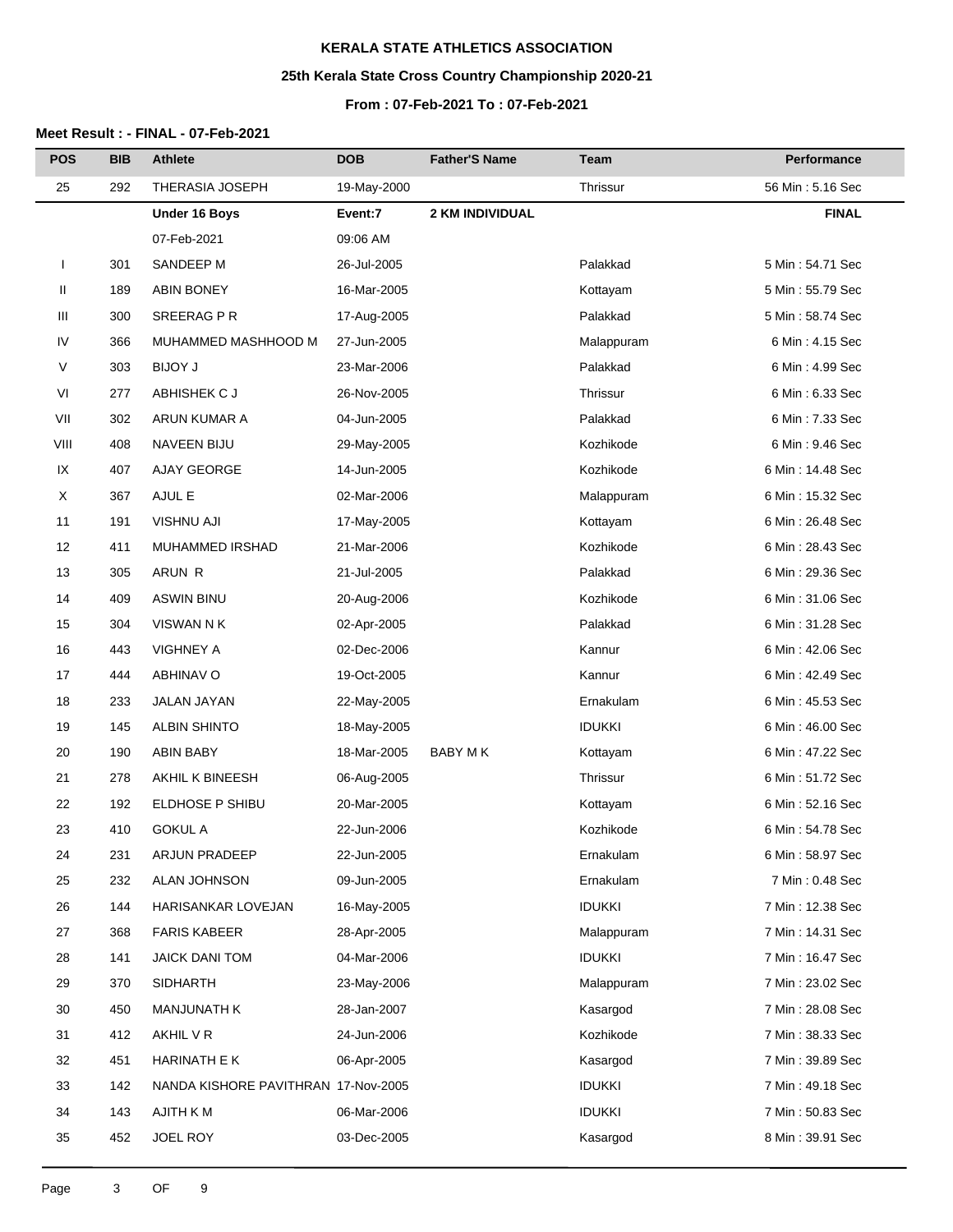# **25th Kerala State Cross Country Championship 2020-21**

## **From : 07-Feb-2021 To : 07-Feb-2021**

| <b>POS</b> | <b>BIB</b> | <b>Athlete</b>         | <b>DOB</b>  | <b>Father'S Name</b>   | Team           | Performance       |
|------------|------------|------------------------|-------------|------------------------|----------------|-------------------|
|            |            | Under 18 Men           | Event:5     | <b>6 KM Individual</b> |                | <b>FINAL</b>      |
|            |            | 07-Feb-2021            | 09:06 AM    |                        |                |                   |
| J.         | 279        | YUMNAM ARJITH METTE    | 09-Apr-2004 |                        | Thrissur       | 19 Min: 27.20 Sec |
| Ш          | 308        | ABITH S                | 24-Mar-2003 |                        | Palakkad       | 19 Min: 30.19 Sec |
| Ш          | 281        | M D JHAHID KHAN        | 08-Jan-2004 |                        | Thrissur       | 19 Min: 53.82 Sec |
| IV         | 309        | <b>VISHNUP</b>         | 07-May-2003 |                        | Palakkad       | 20 Min: 1.12 Sec  |
| V          | 307        | ABDUL HALEEM H         | 05-Jan-2005 |                        | Palakkad       | 20 Min: 6.27 Sec  |
| VI         | 306        | <b>ARUNK</b>           | 30-Nov-2003 |                        | Palakkad       | 20 Min: 9.98 Sec  |
| VII        | 405        | <b>MUHAMMED IRFAN</b>  | 22-Aug-2003 |                        | Kozhikode      | 20 Min: 22.86 Sec |
| VIII       | 310        | AJAY K VISWANATH       | 01-Apr-2003 | V KANTHAKUMAR          | Palakkad       | 20 Min: 25.10 Sec |
| IX         | 148        | PRINCE VARGHESE        | 05-Feb-2004 |                        | <b>IDUKKI</b>  | 20 Min: 25.78 Sec |
| X          | 311        | <b>ALAN REJI</b>       | 02-Feb-2005 |                        | Palakkad       | 20 Min: 28.22 Sec |
| 11         | 113        | RAMANUJAN              | 11-Apr-2003 |                        | <b>KOLLAM</b>  | 20 Min: 35.19 Sec |
| 12         | 406        | VIGNESH V              | 22-Nov-2004 |                        | Kozhikode      | 20 Min: 45.28 Sec |
| 13         | 280        | ALIAHMED ABOOBACKER    | 20-Dec-2003 |                        | Thrissur       | 20 Min: 52.48 Sec |
| 14         | 112        | <b>AKHIL A</b>         | 03-Mar-2004 |                        | <b>KOLLAM</b>  | 20 Min: 54.20 Sec |
| 15         | 224        | <b>DITHIMOS SIBY</b>   | 26-Nov-2004 |                        | Ernakulam      | 21 Min: 22.66 Sec |
| 16         | 184        | <b>AKHIL THOMAS</b>    | 20-Oct-2004 |                        | Kottayam       | 21 Min: 29.26 Sec |
| 17         | 403        | ASWANTH VJIAY N V      | 27-Sep-2003 |                        | Kozhikode      | 21 Min: 43.91 Sec |
| 18         | 404        | <b>TOM BIBIN</b>       | 30-Nov-2004 |                        | Kozhikode      | 21 Min: 44.16 Sec |
| 19         | 441        | DONET JAMES            | 12-Jun-2004 |                        | Kannur         | 21 Min: 47.58 Sec |
| 20         | 229        | ASWIN E                | 01-Dec-2004 |                        | Ernakulam      | 21 Min: 48.37 Sec |
| 21         | 375        | MUFEEZUL ABDULLA       | 19-Aug-2003 |                        | Malappuram     | 22 Min: 3.44 Sec  |
| 22         | 372        | SUDHEESH KUMAR C S     | 28-Jul-2003 |                        | Malappuram     | 22 Min: 8.38 Sec  |
| 23         | 374        | MUHAMMED RISWAN M      | 13-May-2003 |                        | Malappuram     | 22 Min: 8.72 Sec  |
| 24         | 455        | <b>MATHEW JOSE</b>     | 23-Oct-2003 |                        | Kasargod       | 22 Min: 13.79 Sec |
| 25         | 402        | ABIN K JOY             | 02-Feb-2005 |                        | Kozhikode      | 22 Min: 14.60 Sec |
| 26         | 185        | ADARSH VARGHESE        | 18-Jul-2003 |                        | Kottayam       | 22 Min: 22.60 Sec |
| 27         | 227        | ARJUN KRISHNA A        | 24-Apr-2004 |                        | Ernakulam      | 22 Min: 22.84 Sec |
| 28         | 401        | <b>STEEV SEBASTIAN</b> | 04-Jun-2004 |                        | Kozhikode      | 22 Min: 38.82 Sec |
| 29         | 138        | AKSHAY KRISHNA R       | 28-Nov-2003 |                        | Pathanamthitta | 22 Min: 44.32 Sec |
| 30         | 104        | ROHITH R S             | 07-Nov-2003 |                        | TRIVANDRUM     | 22 Min: 46.63 Sec |
| 31         | 373        | MOHAMMED FARSIL TV     | 16-Apr-2003 |                        | Malappuram     | 23 Min: 1.50 Sec  |
| 32         | 376        | ABHINAND N             | 16-May-2004 |                        | Malappuram     | 23 Min: 2.29 Sec  |
| 33         | 183        | <b>AMAL ARON</b>       | 04-Nov-2003 |                        | Kottayam       | 23 Min: 10.23 Sec |
| 34         | 377        | ADNAN T P              | 18-Feb-2004 |                        | Malappuram     | 23 Min: 13.92 Sec |
| 35         | 225        | MATHUKUTTY SIBICHAN    | 01-Sep-2003 |                        | Ernakulam      | 23 Min: 24.01 Sec |
| 36         | 453        | SABHUNATH K            | 22-Jul-2004 |                        | Kasargod       | 23 Min: 24.42 Sec |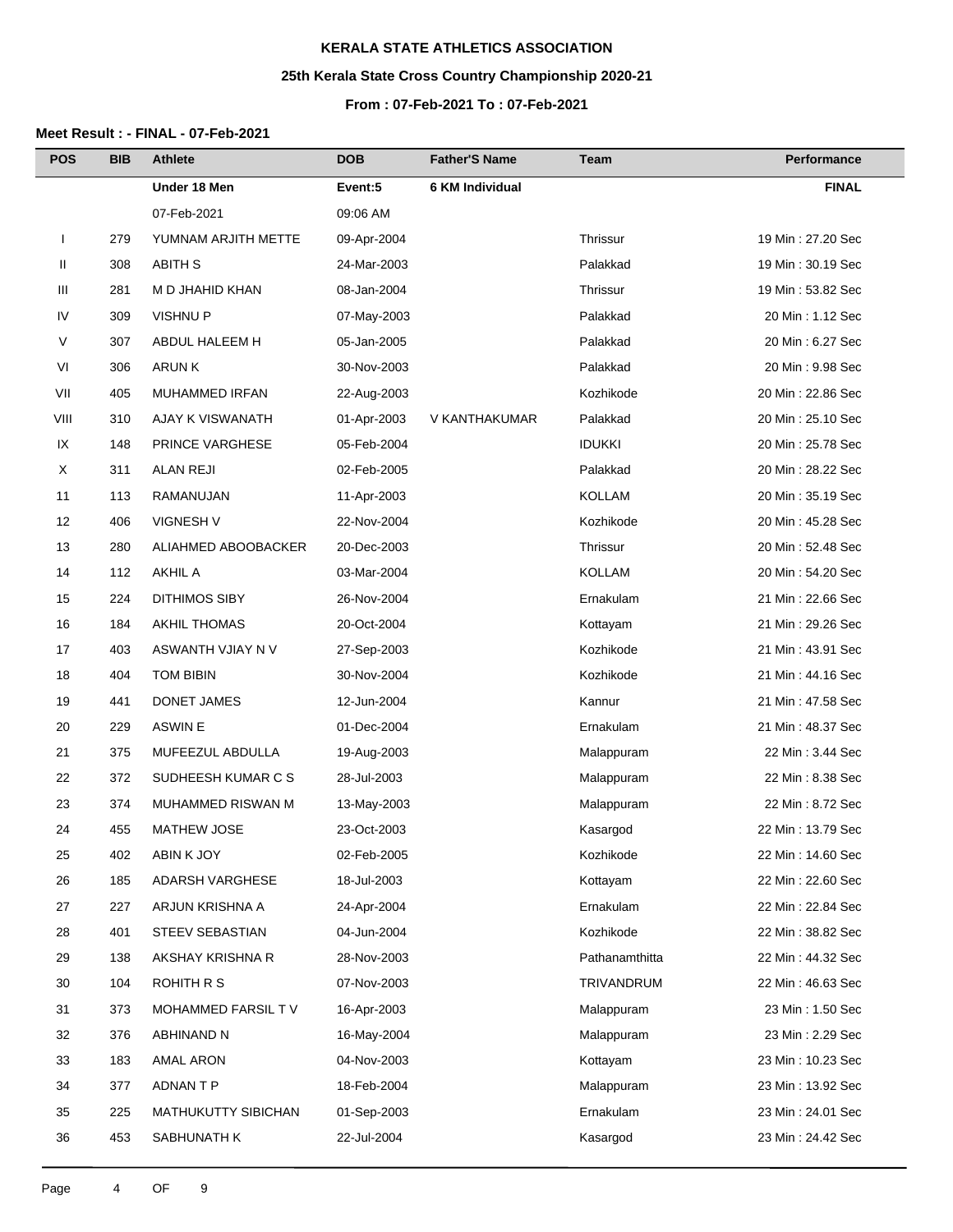# **25th Kerala State Cross Country Championship 2020-21**

### **From : 07-Feb-2021 To : 07-Feb-2021**

| <b>POS</b>    | <b>BIB</b> | <b>Athlete</b>           | <b>DOB</b>  | <b>Father'S Name</b>  | <b>Team</b>       | Performance        |
|---------------|------------|--------------------------|-------------|-----------------------|-------------------|--------------------|
| 37            | 188        | <b>ALEX SHAJI</b>        | 05-Apr-2003 |                       | Kottayam          | 23 Min: 52.16 Sec  |
| 38            | 186        | AKSHAI M MADHU           | 13-Jul-2004 |                       | Kottayam          | 23 Min: 56.40 Sec  |
| 39            | 149        | ALPHIN V JAMES           | 02-May-2003 |                       | <b>IDUKKI</b>     | 24 Min: 13.76 Sec  |
| 40            | 147        | <b>ALAN SUNNY</b>        | 18-Jun-2003 |                       | <b>IDUKKI</b>     | 24 Min: 36.19 Sec  |
| 41            | 465        | <b>AJAY TOMY</b>         | 23-Oct-2003 |                       | Kasargod          | 24 Min: 39.85 Sec  |
| 42            | 454        | <b>AMAL THOMAS</b>       | 18-Jan-2005 |                       | Kasargod          | 24 Min: 41.22 Sec  |
| 43            | 226        | AMITH REDON MATHEW       | 21-May-2003 |                       | Ernakulam         | 24 Min: 41.85 Sec  |
| 44            | 105        | SAYSNTH S HANOKHE        | 27-Sep-2004 |                       | <b>TRIVANDRUM</b> | 24 Min: 53.81 Sec  |
| 45            | 228        | <b>RAKESH R</b>          | 14-Aug-2003 |                       | Ernakulam         | 24 Min: 54.92 Sec  |
| 46            | 106        | AJAY A J                 | 01-May-2003 |                       | TRIVANDRUM        | 25 Min: 5.24 Sec   |
| 47            | 170        | AJIN M R                 | 09-Jan-2005 |                       | <b>IDUKKI</b>     | 25 Min: 17.86 Sec  |
| 48            | 146        | JOICE JOY                | 11-Mar-2003 |                       | <b>IDUKKI</b>     | 26 Min: 23.70 Sec  |
| 49            | 456        | <b>ADARSH V</b>          | 11-Jun-2003 |                       | Kasargod          | 27 Min: 27.43 Sec  |
|               |            | Under 20 Men             | Event:3     | 8 KM Individual       |                   | <b>FINAL</b>       |
|               |            | 07-Feb-2021              | 08:39 AM    |                       |                   |                    |
| I             | 221        | AMITH N V                | 02-Jun-2002 |                       | Ernakulam         | 25 Min: 50.09 Sec  |
| Ш             | 218        | <b>SNOBIN BENNY</b>      | 26-Nov-2001 |                       | Ernakulam         | 26 Min: 0.24 Sec   |
| Ш             | 312        | <b>AKHIL K</b>           | 20-Jul-2001 |                       | Palakkad          | 26 Min: 2.17 Sec   |
| IV            | 437        | VISHNU BIJU              | 30-May-2002 |                       | Kannur            | 26 Min: 21.00 Sec  |
| V             | 436        | AKASH PAUL BIJU          | 08-Dec-2002 |                       | Kannur            | 26 Min: 21.54 Sec  |
| $\mathsf{VI}$ | 313        | ANIL A                   | 16-Apr-2001 | ARUMUGHAN             | Palakkad          | 26 Min: 31.82 Sec  |
| VII           | 315        | <b>AKASH P</b>           | 05-Jun-2002 |                       | Palakkad          | 27 Min: 12.70 Sec  |
| VIII          | 220        | DEVARAJ                  | 10-Nov-2001 | NAGARAJ               | Ernakulam         | 27 Min: 33.53 Sec  |
| IX            | 314        | <b>ALWIN A</b>           | 09-Apr-2002 |                       | Palakkad          | 27 Min: 55.26 Sec  |
| Χ             | 400        | SEBIN SEBASTIAN          | 11-Apr-2001 |                       | Kozhikode         | 28 Min: 2.01 Sec   |
| 11            | 399        | ABHAY KRISHNA            | 13-Jan-2003 | <b>RAMAKRISHNAN</b>   | Kozhikode         | 28 Min: 10.29 Sec  |
| 12            | 381        | AMAL KRISHNAN C          | 08-Nov-2002 |                       | Malappuram        | 28 Min: 13.07 Sec  |
| 13            | 152        | SIBI JOSEPH              | 25-May-2001 |                       | <b>IDUKKI</b>     | 28 Min: 31.19 Sec  |
| 14            | 219        | <b>GEORGE JOSEPH</b>     | 14-Apr-2001 |                       | Ernakulam         | 28 Min: 37.18 Sec  |
| 15            | 283        | VISHNU PRASAD K S        | 06-Dec-2001 |                       | Thrissur          | 28 Min: 55.66 Sec  |
| 16            | 389        | MOHAMED SABEEL KK        | 22-Jan-2002 |                       | Malappuram        | 29 Min: 8.99 Sec   |
| 17            | 287        | SHIBIN ANTO              | 04-Feb-2002 |                       | Thrissur          | 29 Min: 9.28 Sec   |
| 18            | 396        | SAFIN JOSEPH             | 21-Oct-2001 |                       | Kozhikode         | 29 Min: 15.00 Sec  |
| 19            | 223        | MUHAMMED LAHAR           | 13-Jul-2001 |                       | Ernakulam         | 29 Min: 23.16 Sec  |
| 20            | 398        | <b>GEORGE SONY BENNY</b> | 16-Jan-2002 | <b>BENNY</b>          | Kozhikode         | 29 Min: 23.44 Sec  |
| 21            | 397        | JOYAL ROBIN              | 23-Nov-2002 |                       | Kozhikode         | 29 Min: 50.38 Sec  |
| 22            | 380        | SAHAD MOINUDHEEN         | 24-Aug-2002 |                       | Malappuram        | 29 Min: 54.10 Sec  |
| 23            | 178        | ABIN VINCENT             | 31-Jan-2002 | <b>VINCENT SCARIA</b> | Kottayam          | 29 Min : 54.53 Sec |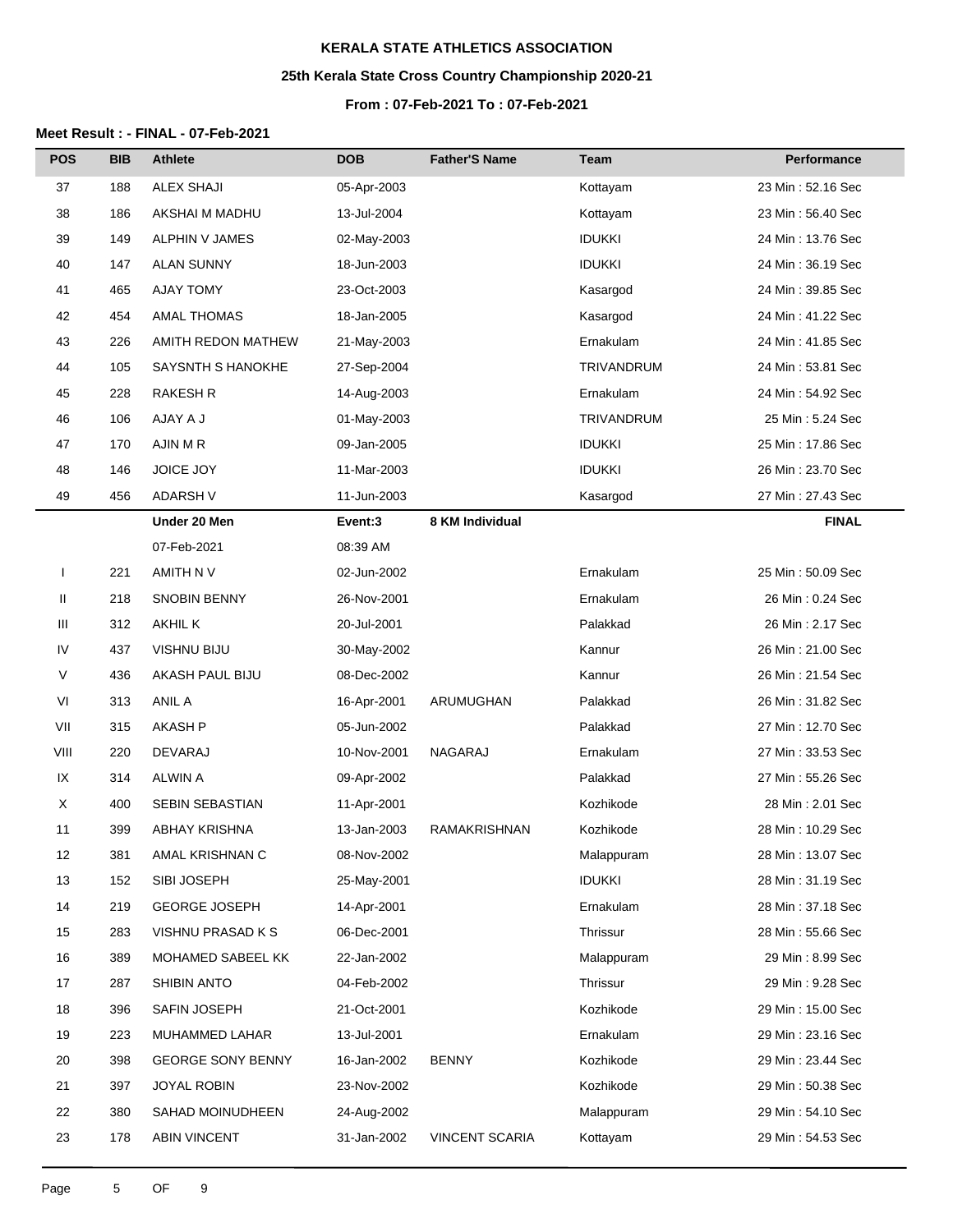# **25th Kerala State Cross Country Championship 2020-21**

### **From : 07-Feb-2021 To : 07-Feb-2021**

| <b>POS</b>   | <b>BIB</b> | <b>Athlete</b>         | <b>DOB</b>  | <b>Father'S Name</b>  | Team           | Performance       |
|--------------|------------|------------------------|-------------|-----------------------|----------------|-------------------|
| 24           | 379        | <b>TINTU HARIDAS C</b> | 04-Feb-2002 |                       | Malappuram     | 29 Min: 54.64 Sec |
| 25           | 317        | <b>ABHIJITH .G</b>     | 16-May-2002 | <b>GOPALAKRISHNAN</b> | Palakkad       | 29 Min: 56.06 Sec |
| 26           | 136        | <b>HARIDAS S</b>       | 16-Aug-2001 |                       | Pathanamthitta | 30 Min: 33.89 Sec |
| 27           | 179        | <b>TINTO BABY</b>      | 15-Jun-2002 | <b>BABYCHAN K J</b>   | Kottayam       | 30 Min: 34.50 Sec |
| 28           | 180        | <b>AKASH BINOY</b>     | 18-Jun-2001 | <b>BINOY GEORGE</b>   | Kottayam       | 30 Min: 50.63 Sec |
| 29           | 181        | RUBEN HAROLD JOSEPH    | 05-Jul-2002 |                       | Kottayam       | 30 Min: 54.88 Sec |
| 30           | 151        | ABHIJITH MOHANDAS      | 01-Jun-2002 |                       | <b>IDUKKI</b>  | 30 Min: 56.19 Sec |
| 31           | 115        | <b>VISHAK K</b>        | 05-Sep-2001 |                       | <b>KOLLAM</b>  | 31 Min: 8.00 Sec  |
| 32           | 117        | ANANDAPADMANABHAN      | 27-Aug-2002 |                       | <b>KOLLAM</b>  | 31 Min: 17.78 Sec |
| 33           | 395        | AJAY SAJEEV            | 27-Apr-2001 |                       | Kozhikode      | 32 Min: 4.94 Sec  |
| 34           | 182        | AABY MATHEW            | 13-Mar-2002 |                       | Kottayam       | 32 Min: 37.28 Sec |
| 35           | 116        | <b>ATHUL SURESH</b>    | 25-Sep-2002 |                       | KOLLAM         | 32 Min: 37.96 Sec |
| 36           | 438        | <b>VARUN BASANTH</b>   | 11-Apr-2001 |                       | Kannur         | 32 Min: 48.53 Sec |
| 37           | 439        | <b>ASHMITH J</b>       | 13-Dec-2002 |                       | Kannur         | 33 Min: 15.09 Sec |
| 38           | 153        | <b>TOMS ROY</b>        | 09-Jun-2002 |                       | <b>IDUKKI</b>  | 33 Min: 33.75 Sec |
| 39           | 154        | <b>JOMS ROY</b>        | 09-Jun-2002 |                       | <b>IDUKKI</b>  | 33 Min: 34.11 Sec |
| 40           | 382        | <b>VISHNUT</b>         | 15-Mar-2001 |                       | Malappuram     | 34 Min: 12.26 Sec |
| 41           | 126        | JEEVAN J               | 30-Mar-2001 |                       | KOLLAM         | 34 Min: 26.32 Sec |
| 42           | 135        | <b>LABI REJI</b>       | 13-Nov-2002 |                       | Pathanamthitta | 34 Min: 27.35 Sec |
| 43           | 118        | <b>VIVIN A</b>         | 27-Nov-2002 |                       | KOLLAM         | 34 Min: 29.81 Sec |
| 44           | 457        | <b>ARUN THOMAS</b>     | 17-Sep-2002 |                       | Kasargod       | 34 Min: 58.85 Sec |
| 45           | 440        | SAYOOJ K               | 12-Jul-2002 |                       | Kannur         | 34 Min: 59.24 Sec |
| 46           | 458        | <b>ARJUN P</b>         | 28-Feb-2001 |                       | Kasargod       | 36 Min: 8.06 Sec  |
| 47           | 134        | <b>ALAN VARGHESE</b>   | 21-Nov-2002 |                       | Pathanamthitta | 37 Min: 1.41 Sec  |
| 48           | 137        | <b>DEVISH B</b>        | 05-Mar-2002 |                       | Pathanamthitta | 38 Min: 3.70 Sec  |
| 49           | 459        | <b>ASHWIN P</b>        | 28-Feb-2001 |                       | Kasargod       | 38 Min: 5.68 Sec  |
|              |            | Under 20 Women         | Event:4     | 6 KM Individual       |                | <b>FINAL</b>      |
|              |            | 07-Feb-2021            | 08:48 AM    |                       |                |                   |
| $\mathbf{I}$ | 416        | SANIKA K P             | 17-Feb-2003 |                       | Kozhikode      | 23 Min: 20.36 Sec |
| Ш            | 202        | RIYA SREENIVASAN       | 17-Nov-2001 | SREENIVASAN           | Kottayam       | 23 Min: 51.63 Sec |
| Ш            | 200        | AKHILA M R             | 04-Jun-2001 |                       | Kottayam       | 23 Min: 51.72 Sec |
| IV           | 350        | <b>JINCY G</b>         | 21-Feb-2003 |                       | Palakkad       | 24 Min : 1.32 Sec |
| V            | 241        | ANSU JOSEPH            | 14-Aug-2001 |                       | Ernakulam      | 24 Min: 9.99 Sec  |
| VI           | 203        | SILPA K S              | 03-Apr-2002 |                       | Kottayam       | 24 Min: 10.07 Sec |
| VII          | 201        | SWATHI MANOJ           | 02-Apr-2002 |                       | Kottayam       | 24 Min: 18.34 Sec |
| VIII         | 445        | SANDRA K C             | 21-Jan-2003 |                       | Kannur         | 24 Min: 20.14 Sec |
| IX           | 242        | <b>RESHMAR</b>         | 04-Dec-2001 | RAVI C                | Ernakulam      | 25 Min: 40.90 Sec |
| X            | 472        | ADITHYA V P            | 27-Jan-2003 |                       | <b>IDUKKI</b>  | 26 Min: 2.32 Sec  |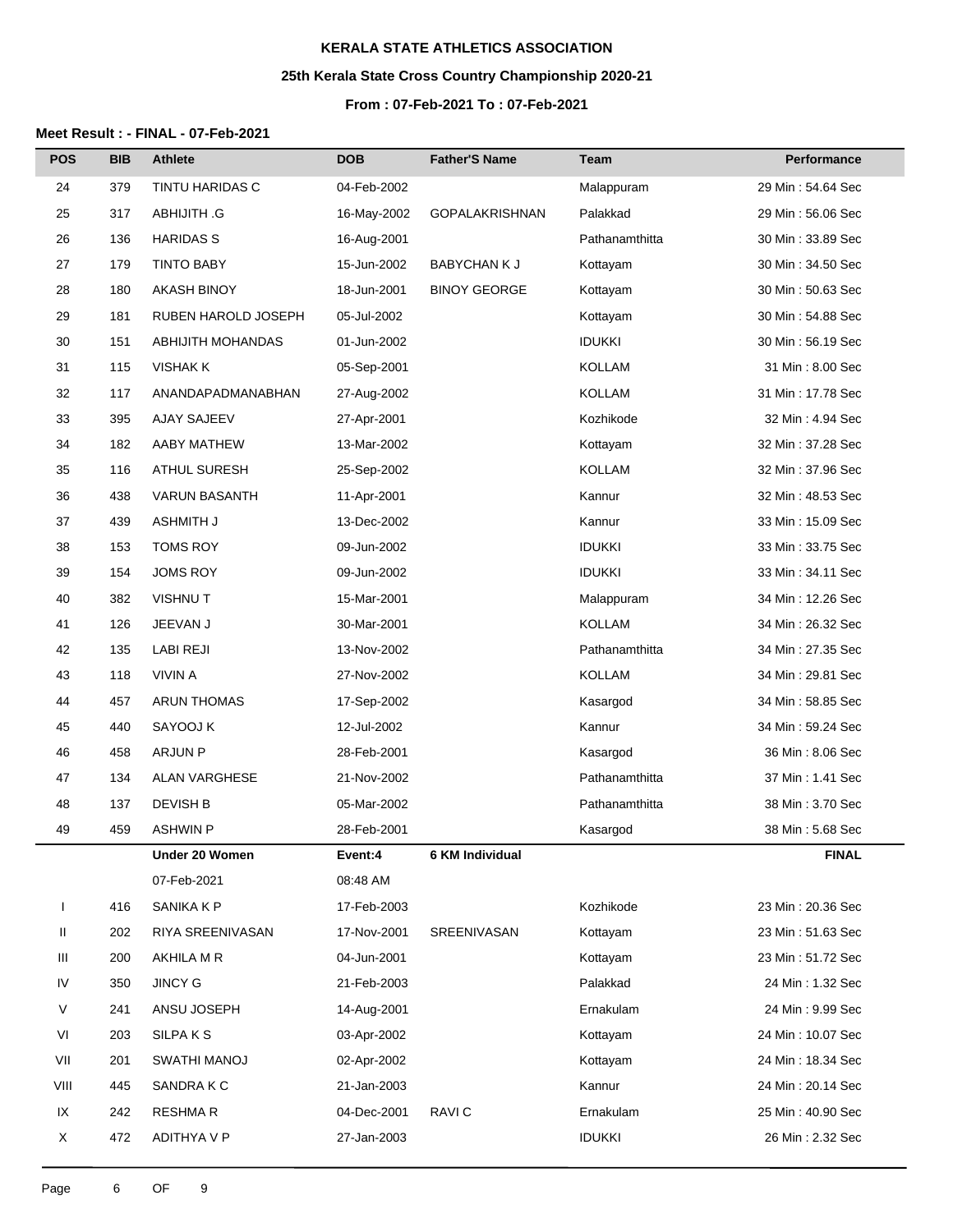# **25th Kerala State Cross Country Championship 2020-21**

### **From : 07-Feb-2021 To : 07-Feb-2021**

| <b>POS</b> | <b>BIB</b> | <b>Athlete</b>          | <b>DOB</b>  | <b>Father'S Name</b> | Team           | Performance        |
|------------|------------|-------------------------|-------------|----------------------|----------------|--------------------|
| 11         | 211        | AAGNUS MERIN SHAJI      | 16-Jan-2002 | <b>SHAJI</b>         | Kottayam       | 26 Min: 16.84 Sec  |
| 12         | 169        | <b>VISMAYA SANTHOSH</b> | 29-Aug-2002 |                      | <b>IDUKKI</b>  | 26 Min: 50.21 Sec  |
| 13         | 419        | AMRITHA K N             | 20-Nov-2001 |                      | Kozhikode      | 26 Min: 54.47 Sec  |
| 14         | 417        | <b>JOLSANA ANTONY</b>   | 06-Sep-2001 |                      | Kozhikode      | 27 Min: 18.15 Sec  |
| 15         | 446        | PRATHUNNA P             | 05-Dec-2002 |                      | Kannur         | 27 Min: 32.38 Sec  |
| 16         | 351        | PRINCY S                | 24-Dec-2002 |                      | Palakkad       | 27 Min: 49.10 Sec  |
| 17         | 199        | LIYA JOY                | 22-Oct-2002 |                      | Kottayam       | 27 Min: 51.54 Sec  |
| 18         | 418        | APARNNA P M             | 21-Feb-2003 |                      | Kozhikode      | 27 Min: 51.83 Sec  |
| 19         | 282        | SIMI PAUL A P           | 21-Apr-2001 | PAULOSE A D          | Thrissur       | 28 Min: 38.01 Sec  |
| 20         | 243        | <b>BILNA BABU</b>       | 18-Jun-2002 |                      | Ernakulam      | 28 Min: 50.74 Sec  |
| 21         | 167        | <b>STELLA MICHAEL</b>   | 17-Jul-2001 | <b>SIBY MICHAEL</b>  | <b>IDUKKI</b>  | 29 Min: 17.36 Sec  |
| 22         | 165        | <b>ALINA GIGI</b>       | 09-Mar-2001 |                      | <b>IDUKKI</b>  | 29 Min: 22.15 Sec  |
| 23         | 114        | <b>ABIRAMI S</b>        | 24-Feb-2001 |                      | <b>KOLLAM</b>  | 29 Min: 28.42 Sec  |
| 24         | 166        | <b>BINEETHA B</b>       | 06-Feb-2003 |                      | <b>IDUKKI</b>  | 29 Min: 33.70 Sec  |
| 25         | 473        | ASWANI A                | 21-Jan-2002 |                      | <b>KOLLAM</b>  | 30 Min: 7.86 Sec   |
| 26         | 364        | <b>WISMAYA</b>          | 14-May-2001 | <b>MANIK</b>         | Malappuram     | 30 Min: 18.00 Sec  |
| 27         | 168        | ALEENAMOL B             | 08-May-2002 |                      | <b>IDUKKI</b>  | 31 Min: 58.55 Sec  |
| 28         | 365        | AISWARYA P              | 03-Nov-2002 |                      | Malappuram     | 39 Min: 50.76 Sec  |
|            |            | Men                     | Event:1     | 10 KM Individual     |                | <b>FINAL</b>       |
|            |            | 07-Feb-2021             | 07:46 AM    |                      |                |                    |
|            | 129        | <b>ABHIJITH SA</b>      | 07-May-1998 | <b>AJIKUMAR</b>      | Pathanamthitta | 30 Min: 21.72 Sec  |
| Ш          | 210        | RAJESH THANKACHAN       | 30-Mar-1984 |                      | Kottayam       | 30 Min: 24.61 Sec  |
| Ш          | 212        | ANAND KRISHNA K         | 01-Feb-2001 |                      | Ernakulam      | 30 Min: 53.81 Sec  |
| IV         | 131        | PAULMATHEW J            | 27-Sep-1996 | JOSEPH. R            | Pathanamthitta | 31 Min: 15.06 Sec  |
| V          | 128        | JAGANATH J              | 25-Sep-1998 | JANARDHANAN V        | Pathanamthitta | 31 Min: 49.00 Sec  |
| VI         | 258        | SHIJU C                 | 25-May-1994 |                      | Thrissur       | 32 Min: 24.56 Sec  |
| VII        | 213        | SHERIN JOSE             | 31-Aug-1998 | JOSE JOSEPH          | Ernakulam      | 33 Min: 8.78 Sec   |
| VIII       | 318        | <b>MAHENDRAN M</b>      | 09-Jan-2000 |                      | Palakkad       | 33 Min: 9.14 Sec   |
| IX         | 130        | <b>ADARSH BINU</b>      | 18-Nov-1999 |                      | Pathanamthitta | 33 Min: 10.33 Sec  |
| X          | 255        | NABEEL SAHI M P         | 20-Aug-1999 |                      | Thrissur       | 33 Min : 34.46 Sec |
| 11         | 132        | <b>MANOJ R S</b>        | 01-Aug-2000 |                      | Pathanamthitta | 33 Min: 34.72 Sec  |
| 12         | 322        | SREEHARIK               | 28-Oct-1997 |                      | Palakkad       | 33 Min: 51.63 Sec  |
| 13         | 321        | <b>AJITH M</b>          | 12-May-2000 | MOHANAN.P.C          | Palakkad       | 34 Min: 2.00 Sec   |
| 14         | 173        | <b>BENJAMIN BABU</b>    | 31-Jan-2001 |                      | Kottayam       | 34 Min: 2.65 Sec   |
| 15         | 320        | <b>BIJAY J</b>          | 25-Sep-1994 | JAYAPRAKASH K        | Palakkad       | 34 Min: 7.73 Sec   |
| 16         | 319        | <b>MANOJ KUMAR M</b>    | 09-Oct-2000 |                      | Palakkad       | 34 Min: 18.90 Sec  |
| 17         | 256        | JOHN PAUL C             | 27-Mar-1988 |                      | Thrissur       | 34 Min: 53.33 Sec  |
| 18         | 383        | MUHAMMED AFFAN K        | 02-Mar-2000 |                      | Malappuram     | 35 Min: 25.80 Sec  |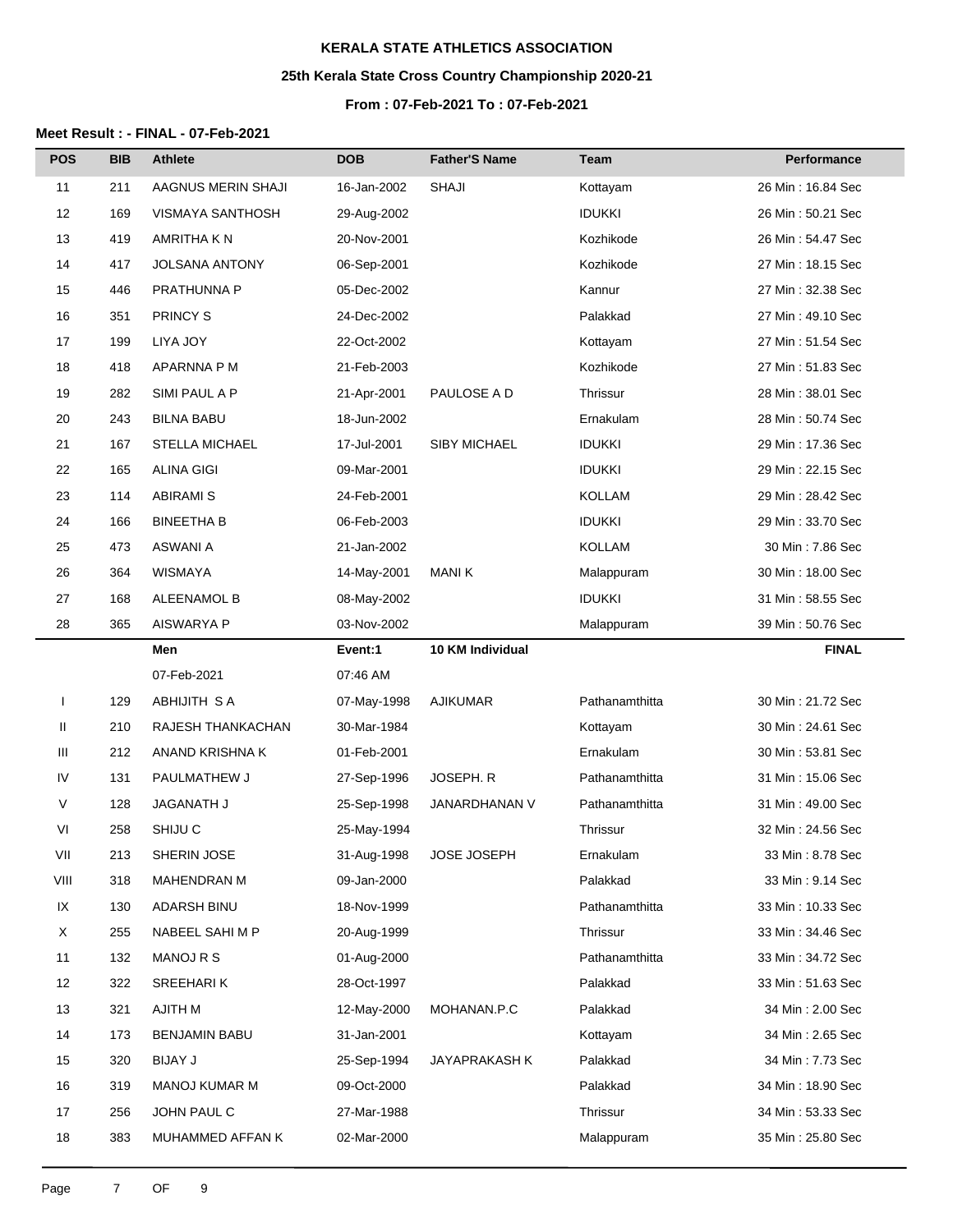# **25th Kerala State Cross Country Championship 2020-21**

#### **From : 07-Feb-2021 To : 07-Feb-2021**

| <b>POS</b> | <b>BIB</b> | <b>Athlete</b>                     | <b>DOB</b>  | <b>Father'S Name</b>  | Team            | Performance        |
|------------|------------|------------------------------------|-------------|-----------------------|-----------------|--------------------|
| 19         | 214        | SUJEESH S                          | 15-Jan-2001 |                       | Ernakulam       | 35 Min : 27.31 Sec |
| 20         | 176        | ASWIN D                            | 21-Nov-2000 | <b>K P DINESHAN</b>   | Kottayam        | 35 Min: 44.86 Sec  |
| 21         | 463        | <b>RANJITH KUMAR B S</b>           | 02-Jan-2001 |                       | Kasargod        | 35 Min: 50.20 Sec  |
| 22         | 157        | PRITHVIJITH S                      | 08-Aug-2000 | <b>SUBASH BABU</b>    | <b>IDUKKI</b>   | 35 Min : 58.17 Sec |
| 23         | 430        | AKHIL K P                          | 27-Nov-1998 |                       | Kannur          | 36 Min: 0.66 Sec   |
| 24         | 385        | ARUN PRAKASH S                     | 16-Feb-2000 |                       | Malappuram      | 36 Min: 11.23 Sec  |
| 25         | 323        | AKSHAY A P                         | 15-Apr-2000 | <b>ASHOKAN</b>        | Palakkad        | 36 Min : 38.99 Sec |
| 26         | 431        | VISHNU VENUGOPAL                   | 09-Aug-2000 |                       | Kannur          | 36 Min: 54.40 Sec  |
| 27         | 471        | DILEEP K                           | 23-May-1997 |                       | Wayanad         | 37 Min: 28.53 Sec  |
| 28         | 392        | ABDUL SAFAD K P                    | 30-May-1992 |                       | Kozhikode       | 37 Min: 29.25 Sec  |
| 29         | 257        | SIYATH TTHEKKE<br>KALASSERRY       | 20-May-1986 |                       | <b>Thrissur</b> | 38 Min: 0.86 Sec   |
| 30         | 434        | <b>ABHIJITH T</b>                  | 05-Aug-1999 |                       | Kannur          | 38 Min: 3.11 Sec   |
| 31         | 122        | SOORAJ S                           | 30-Dec-1999 |                       | KOLLAM          | 38 Min: 9.03 Sec   |
| 32         | 253        | <b>ARUN M</b>                      | 28-Mar-2000 |                       | Thrissur        | 38 Min: 24.23 Sec  |
| 33         | 460        | <b>RAGHESH M</b>                   | 10-Jan-1990 | <b>KUMAAN T</b>       | Kasargod        | 38 Min: 34.45 Sec  |
| 34         | 468        | <b>PRASAD K</b>                    | 26-May-1989 | <b>KUNCHELAN</b>      | Wayanad         | 38 Min: 56.84 Sec  |
| 35         | 125        | KARTHIK V RAMESH                   | 04-Jul-2000 |                       | KOLLAM          | 39 Min: 7.29 Sec   |
| 36         | 123        | AKSHAY GEETHANAND                  | 13-Apr-2000 |                       | KOLLAM          | 39 Min: 8.67 Sec   |
| 37         | 158        | <b>SAJITH KM</b>                   | 25-Aug-1994 |                       | <b>IDUKKI</b>   | 39 Min: 20.38 Sec  |
| 38         | 469        | VISWAJITH K                        | 24-May-1996 | <b>KRISHNADAS K V</b> | Wayanad         | 39 Min: 29.45 Sec  |
| 39         | 121        | <b>KANNAN B</b>                    | 09-Oct-1999 |                       | KOLLAM          | 39 Min: 29.89 Sec  |
| 40         | 175        | KIRAN BABU M K                     | 28-Aug-2000 | BABU M K              | Kottayam        | 39 Min: 36.63 Sec  |
| 41         | 133        | <b>AKHIL LIJU</b>                  | 20-May-1993 |                       | Pathanamthitta  | 39 Min: 48.18 Sec  |
| 42         | 470        | NIDHEESH K                         | 22-Feb-1999 | <b>KRISHNAN</b>       | Wayanad         | 39 Min: 49.89 Sec  |
| 43         | 435        | SAKHIL P V                         | 07-Jun-1998 |                       | Kannur          | 40 Min: 4.66 Sec   |
| 44         | 160        | ARUN K BIJU                        | 18-Dec-2001 |                       | <b>IDUKKI</b>   | 40 Min : 15.12 Sec |
| 45         | 433        | ADARSH S BABU                      | 06-Jan-2001 |                       | Kannur          | 40 Min: 24.04 Sec  |
| 46         | 172        | ABHIN K VINOD                      | 09-Apr-2000 | <b>VINOD</b>          | Kottayam        | 40 Min: 33.02 Sec  |
| 47         | 159        | AJITH P N                          | 31-Dec-1999 |                       | <b>IDUKKI</b>   | 41 Min: 13.75 Sec  |
| 48         | 394        | <b>RITHWIK P</b>                   | 24-Sep-2000 |                       | Kozhikode       | 41 Min: 14.02 Sec  |
| 49         | 217        | THEJUS NAIGY                       | 27-Apr-2002 |                       | Ernakulam       | 41 Min: 23.72 Sec  |
| 50         | 120        | <b>VISHNUR</b>                     | 02-Mar-1997 |                       | <b>KOLLAM</b>   | 41 Min : 24.58 Sec |
| 51         | 215        | ANTONY WILSON VARGHESE 16-Sep-1998 |             |                       | Ernakulam       | 41 Min: 24.59 Sec  |
| 52         | 393        | SAHAD SALMAN K                     | 28-May-1999 |                       | Kozhikode       | 41 Min: 24.60 Sec  |
| 53         | 216        | SOLAMAN BIJU                       | 17-Mar-2002 | <b>BIJU JOSEPH</b>    | Ernakulam       | 41 Min : 24.61 Sec |
| 54         | 464        | MITHUN RAJ                         | 08-May-1997 |                       | Kasargod        | 41 Min: 24.62 Sec  |
| 55         | 432        | YADHU KRISHNAN P                   | 05-Feb-1999 |                       | Kannur          | 41 Min: 24.63 Sec  |
| 56         | 162        | EBIN T J                           | 06-Aug-1998 | JOLLY T J             | <b>IDUKKI</b>   | 41 Min: 24.65 Sec  |